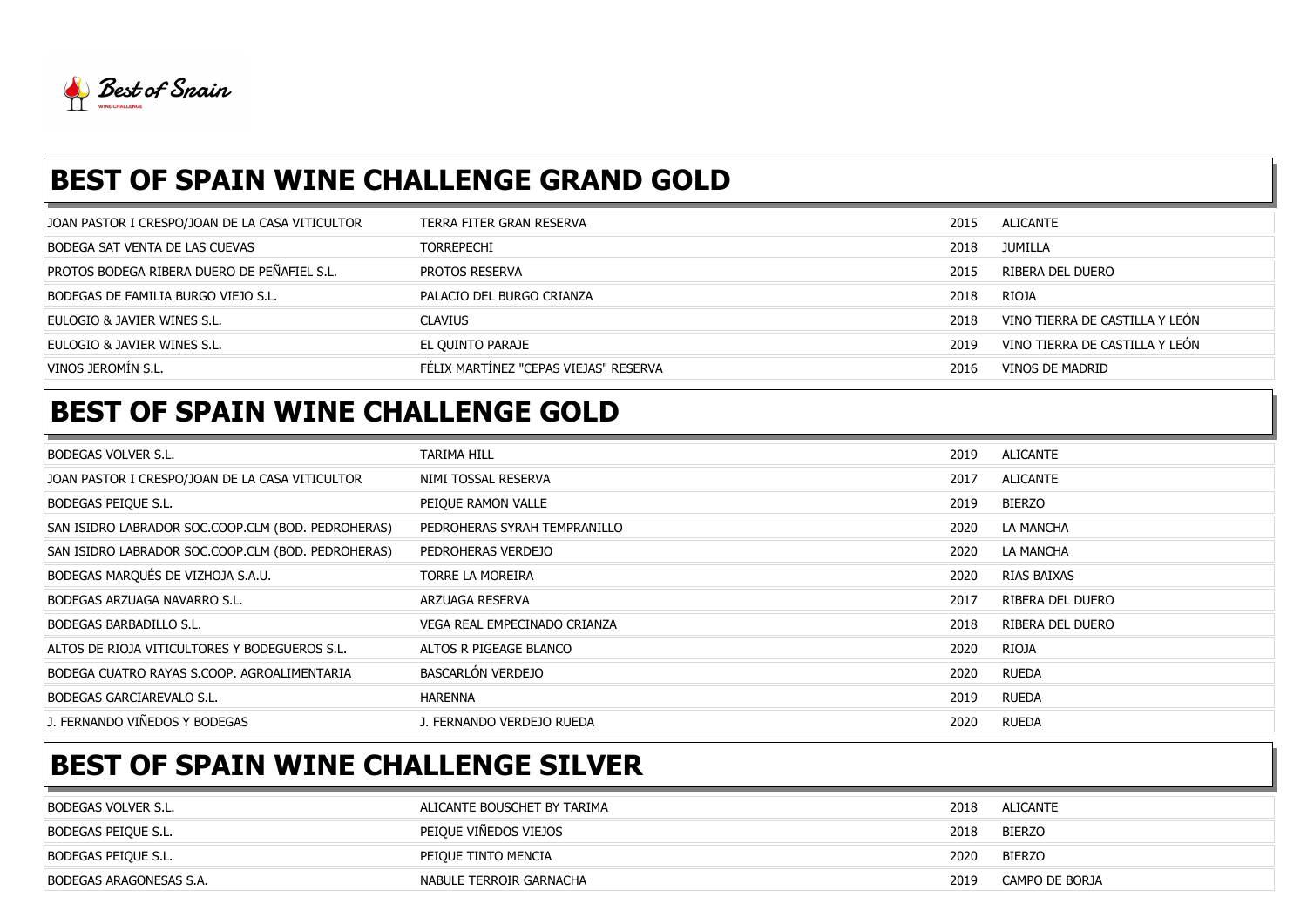

# **BEST OF SPAIN WINE CHALLENGE SILVER**

| PERELADA COMERCIAL S.A.                            | NOMÉS GARNATXA NEGRA / PERELADA    | 2020 | EMPORDÁ            |
|----------------------------------------------------|------------------------------------|------|--------------------|
| <b>BODEGAS BARBADILLO S.L.</b>                     | BARBADILLO MANZANILLA SOLEAR       |      | JEREZ-XÉRÈS-SHERRY |
| BODEGAS COOP. SAN ISIDRO S.COOP                    | GEMINA CUVEE SELECCIÓN             | 2018 | <b>JUMILLA</b>     |
| <b>BODEGAS AYUSO S.L.</b>                          | ESTOLA CRIANZA                     | 2018 | LA MANCHA          |
| SAN ISIDRO LABRADOR SOC.COOP.CLM (BOD. PEDROHERAS) | PEDROHERAS TEMPRANILLO             | 2020 | LA MANCHA          |
| BODEGAS GORDONZELLO S.A.                           | LA COSTANA                         | 2018 | <b>LEON</b>        |
| VILE LA FINCA BODEGAS Y VIÑEDOS                    | VILE LA FINCA BLANCO               | 2018 | LEON               |
| VILE LA FINCA BODEGAS Y VIÑEDOS                    | VILE LA FINCA TINTO                | 2016 | LEON               |
| PRINCIPE DE VIANA                                  | PRINCIPE DE VIANA EDICIÓN LIMITADA | 2018 | <b>NAVARRA</b>     |
| PRINCIPE DE VIANA                                  | PRINCIPE DE VIANA EDICIÓN ROSA     | 2020 | <b>NAVARRA</b>     |
| PRINCIPE DE VIANA                                  | PRINCIPE DE VIANA EDICIÓN BLANCA   | 2020 | <b>NAVARRA</b>     |
| AGRO DE BAZÁN S.A.                                 | GRANBAZÁN ETIQUETA AMBAR           | 2020 | RIAS BAIXAS        |
| AGRO DE BAZÁN S.A.                                 | GRANBAZÁN LIMOUSIN                 | 2018 | RIAS BAIXAS        |
| QUINTA COUSELO S.L.                                | <b>QUINTA DE COUSELO</b>           | 2020 | <b>RIAS BAIXAS</b> |
| BODEGA Y VIÑEDOS PAZO DE CASANOVA S.L.             | FINCA VIÑOA                        | 2020 | RIBEIRO            |
| BODEGA SAN ROQUE DE LA ENCINA SOC. COOP.           | MONTE PINADILLO CRIANZA            | 2018 | RIBERA DEL DUERO   |
| BODEGAS ARZUAGA NAVARRO S.L.                       | ARZUAGA CRIANZA                    | 2019 | RIBERA DEL DUERO   |
| BODEGAS SEÑORÍO DE NAVA S.A.                       | SEÑORIO DE NAVA CRIANZA            | 2017 | RIBERA DEL DUERO   |
| BODEGAS SEÑORÍO DE NAVA S.A.                       | SEÑORÍO DE NAVA ROBLE              | 2020 | RIBERA DEL DUERO   |
| FINCA Y VIÑEDOS SAN COBATE                         | SAN COBATE                         | 2018 | RIBERA DEL DUERO   |
| PROTOS BODEGA RIBERA DUERO DE PEÑAFIEL S.L.        | PROTOS CRIANZA                     | 2017 | RIBERA DEL DUERO   |
| PROTOS BODEGA RIBERA DUERO DE PEÑAFIEL S.L.        | PROTOS ROBLE                       | 2020 | RIBERA DEL DUERO   |
| ALTOS DE RIOJA VITICULTORES Y BODEGUEROS S.L.      | ALTOS R PIGEAGE GRACIANO           | 2018 | <b>RIOJA</b>       |
| BODEGAS DE FAMILIA BURGO VIEJO S.L.                | <b>BETIS CRIANZA</b>               | 2018 | <b>RIOJA</b>       |
| BODEGAS DE FAMILIA BURGO VIEJO S.L.                | PALACIO DEL BURGO RESERVA          | 2017 | <b>RIOJA</b>       |
| BODEGAS VALLOBERA S.L.                             | FINCA VALLOBERA                    | 2018 | <b>RIOJA</b>       |
| BODEGAS Y VIÑEDOS LEZA GARCÍA                      | <b>LEZA GARCIA RESERVA</b>         | 2017 | <b>RIOJA</b>       |
| BODEGAS Y VIÑEDOS LEZA GARCÍA                      | NUBE DE LEZA GARCIA CRIANZA        | 2017 | <b>RIOJA</b>       |